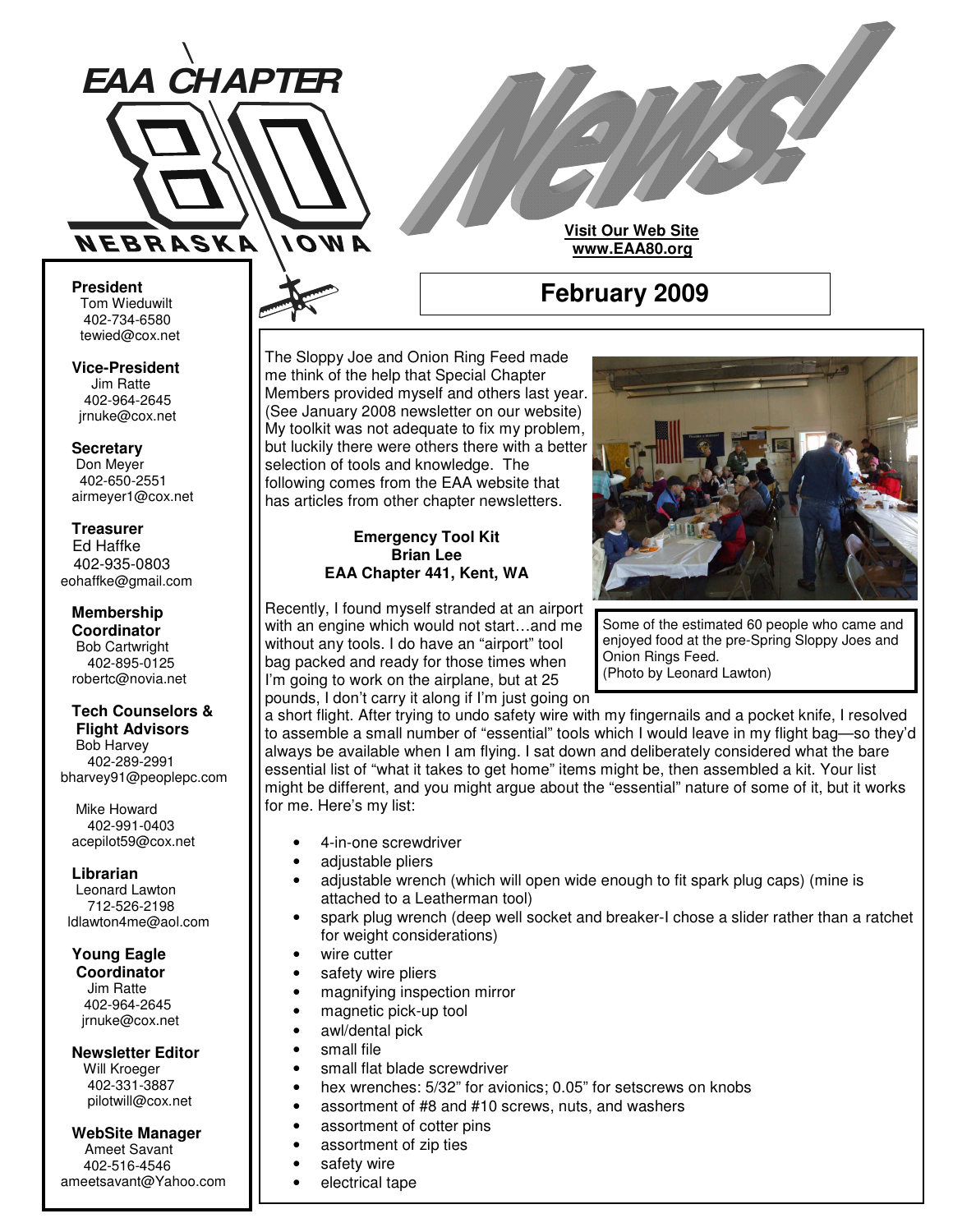(and, yes, there's part of a roll of duct tape which lives in the baggage compartment)

I dug around in the basement and found a scrap of canvas which my wife had left over from another project, spent a couple of hours with her sewing machine (I'm no tailor), and the result is a convenient if not pretty kit which fits neatly in the side pocket of my flight bag. At 3-1/4 pounds, it does add a bit of weight, but the peace of mind is worth the extra weight.

(Now, if I could only package Jim Rush's hands - see the January 2008 newsletter) Will

# $\mathcal{\overline{F}}$ ebruary Meeting Time & Location

This month's meeting is on Monday February 9th at 7:00PM at Hangar One at Millard Airport. The airport is still located on South 132nd Street between Q and Harrison.

Topics for discussion, since we did not cover them last month, are using some of our Chapter's excess money to:

- Help send World War II Veterans to the War memorial in Washington D.C.
- Sponsor a kid for one of the Young Eagle Camps at EAA, in addition to the Young Eagle credits we earn.
- Buy a engine host for the Chapter members use.
- Buy a video projector.
- Any other ideas?

## ${\cal H}$ ebruary Program.

Our Feb Program will be an Introduction to the US Secret Service provided by Mr. John Gutsmiedl, Agent in Charge of the US Secret Service Office in Omaha, NE.

Some future programs are: March, Tom Sears on Stroke prevention and cardiac care and prevention. April, Mike Howard on Aircraft structural design

|         | <b>EVENTS:</b> $(B)$ - Breakfast $/(L)$ - Lunch |           |
|---------|-------------------------------------------------|-----------|
| 1st Sat | Chapter 1055 (B) (0800-1000)                    | York, NE  |
| 3rd Sat | Chapter 569 (B) (0800-1000)                     | Crete, NE |

## **LSA EXPO**

The Heart of Texas LSA Expo will host its inaugural selectshowcase of the nation's light-sport aircraft manufacturers, part suppliers, and service providers March 7-8, 2009, at Coulter Field Airport (CFD) in Bryan, Texas. The event offers the only show of its kind west of the Mississippi. For more information call or write to Karl Preston at 979-412-1611 or karl@coulterfield.com. Or try http://www.texaslsaexpo.com/

**ARE YOU LISTENING TO 121.5** on your 2nd radio. I hope so, because right now only ground stations are listening to it and other pilots, which is you!!!

## **Annual Pre-Spring Sloppy Joe and Onion Ring Feed a Success!**

We had an estimated 60 people and 16 airplanes show up at the Wahoo Hangar for this event (which was formally the Annual Winter Sloppy Joe and Onion Feed, but due to the nice weather we may keep it as a pre-spring event). There was plenty of sloppy joes, onion rings, breaded mushrooms, corn dogs, pop, chips, cookies and desserts for everyone to enjoy. Some people even enjoyed everything twice or three times. The weather was excellent with the exception of the 25-35 knot headwinds when coming from Omaha. Of course, these were a tailwind when going home—but we pilots only remember the headwinds.

We want to thank everyone who helped set-up, cooked, brought food and cleaned up. A special thanks goes to Tom Wieduwilt (TW), Leonard Lawton and Jim Rush for getting everything set up. I want to also pass along a big Thank You to Sandy Faris for those very tasty pies. She pulled those out of the oven right before they flew over from Plattsmouth and they were still warm and delicious.

## **I received the following from Paul H. Poberezny** Dear Will,

I just finished reading the January issue of Chapter 80's newsletter and your article on Scud Running. It's very well put, educational and true. I've read thousands of daily accident reports that I receive through EAA HQ and it's interesting to note the truth of what your article "Scud Running" is all about. Although I've flown military for almost 30 years, I did scud running as you said in your own letter that you did. I guess our chances many years ago were a little better from hitting tall towers, wind mills, etc. Times have certainly changed but getting disoriented, poor visibility running into the ground is just as bad as hitting a tower or its wire. Very educational article and please give everyone in the chapter my very best regards.

Have a very enjoyable year. Sincerely, Paul H. Poberezny Founder EAA

## **ONLINE COURSE COVERS LSA MAINTENANCE FOR A&Ps (from EAA e-hotline)**

Sport Aviation Specialties has launched a new online course to introduce existing A&P mechanics to the unique maintenance and inspection requirements for light-sport aircraft (LSA). The one-day course, which is conducted via video and audio conferencing over the Internet, is aimed at A&P mechanics who may have been reluctant to offer LSA maintenance and inspection services, based on a lack of knowledge of the rules, the equipment, and potential pitfalls. The course provides a detailed grounding in all the information A&Ps needs to add LSA maintenance and inspection to their service offerings. For more information, call 904-206-0522, e-mail sportaviation@gmail. com, or visit www.SportAviationSpecialties.com.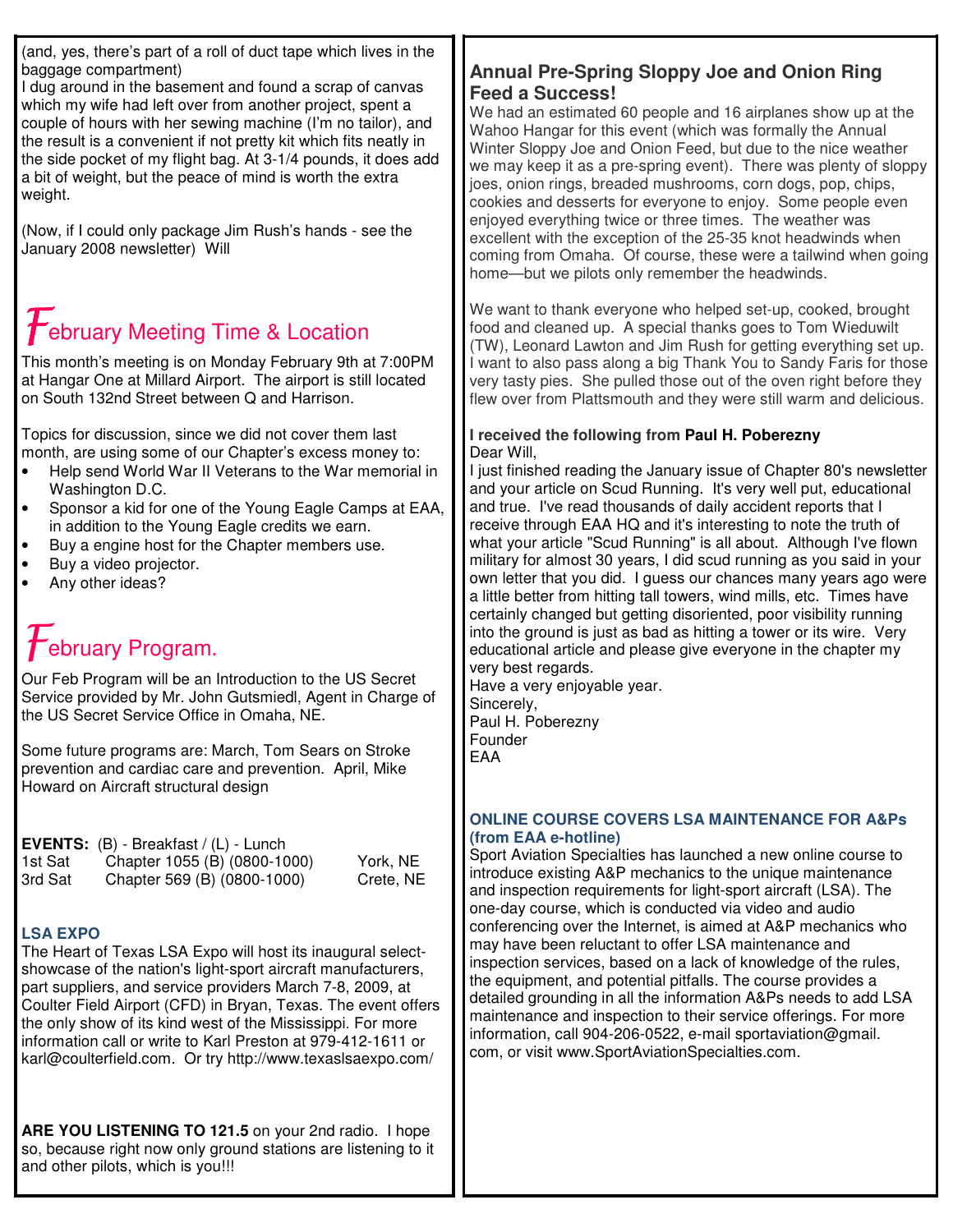## *EAA Chapter 80* January 12, 2008 *Official Meeting Minutes*

The meeting was called to order by President Tom Wieduwilt at 7:00 at Millard Airport, Omaha, NE. **Program:**

Gene Larson discussed his flight to the Caribbean in his RV-9.

Meeting adjourned.

The above is what I think happened since I was not there. In fact, 10 people braved the elements to attend the meeting. An oral review of the meeting will be presented at this months meeting.

## Will Kroeger

## **YOUNG EAGLE News for 2009**

Final YE dates this year are: am 18 Apr; Millard Airport am 16 May; Millard Airport am 13 Jun; Millard Airport (14 Jun Rain Date) am 18 Jul; Millard Airport (19 Jul Rain Date) am 8 Aug; Millard Airport am 13 Sep; Plattsmouth Airport am 17 Oct; Millard Airport am 14 Nov; Millard Airport

Big year planned with the assistance of Kathy Callahan working advertisement for our events as well as flyer, web design, and assisting me with picking out items for sale at events (consulting services provided by Kelly and Matthew Callahan) that will appeal to kids. One of our new members, Matthew Callahan will be our event photographer for our web site. This year's theme is Discover Flight. Jim Ratte

If you ordered your **EAA 2009 Calendar** from the Chapter, please pay or contact Ed Haffke. We will put any non-claimed calendars up for sale in February.

**For sale, 1956 Cessna 172**, \$30,000. Contact Ed Haffke at 402-935-0803 or Ken Bahr at 402-559-0133. Total A/C time 6438 hours and 780 hours since major overhaul

**Hangar Space for Rent!!!** We have space in the Chapter's "Wahoo Hangar". Anyone interested?

## **TWO NEW AIR SHOWS AHEAD FOR 2009 (From AVWEB)**

Air shows continue to be one of the best vehicles for introducing the masses to the world of aviation, and this week brought announcements about two major new shows coming up next year. Colorado Sport Aviation said it will launch the Colorado Sport International Air Show and Rocky Mountain Regional Fly-In at the Rocky Mountain Metropolitan Airport in Denver, on Aug. 22-23. The Rocky Mountain Fly-In has been held at various locations in its 29-year history, and this will be a new venue, incorporating the airport's popular annual open house event. The airport, located between Denver and Boulder, is close to plenty of tourist facilities and potential visitors, and provides spectacular mountain scenery. Also, Branson Airport, in Branson, Mo., will host the first annual Branson Air Show, May 8-10, which will set the stage for the grand opening of the brand-new, privately operated commercial airport on May 11. Acts will include the U.S. Air Force Thunderbirds, the Aeroshell Aerobatic Team, Manfred Radius, Patty Wagstaff, and more, plus plenty of warbirds on display. More performers are expected to be confirmed soon